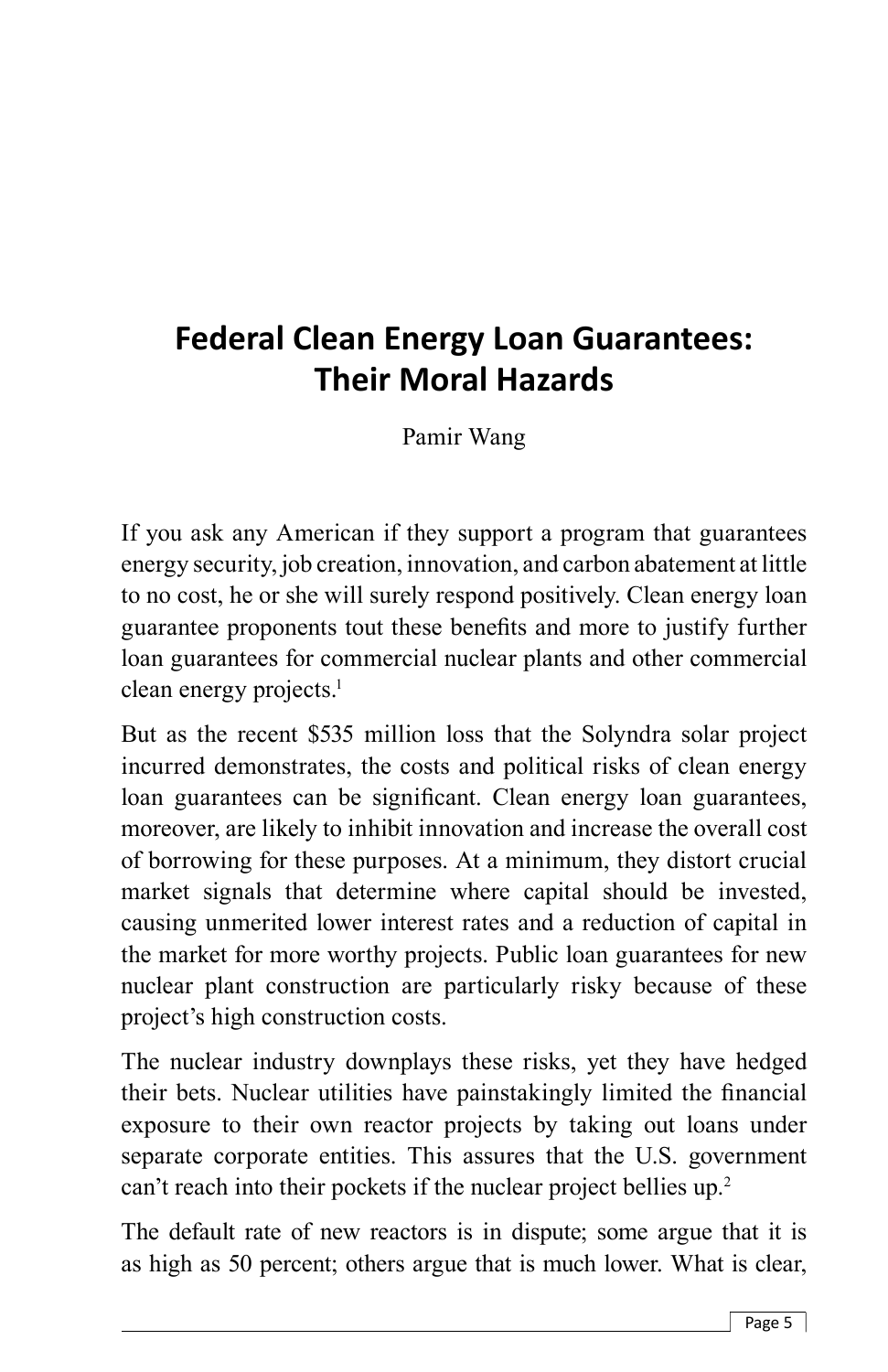however, is the credit ratings of nuclear utility companies. Two of the five nuclear loan guarantee finalists had the lowest ratings of all the applicants, and a third was on the brink of being rated a junk bond.<sup>3</sup> Standard and Poor's latest 2010 study on past corporate bond defaults found that corporations with junk bond ratings are significantly more likely to default than those with investment grade bonds (see Figure 3).<sup>4</sup>

All of this suggests that it would be best if federal clean energy loan guarantees were eliminated. If this is impractical, at the very least, they should not be expanded: Six years after Congress created clean energy loan guarantees, \$10 billion still remains up for grabs for new nuclear power facility projects alone. Creating more federal energy loan guarantee authority will only increase what are already substantial risks in the government's portfolio.

# **The Case for More Clean Energy Loan Guarantees, Including for Nuclear**

Supporters of federal loan guarantees for clean energy projects contend that this subsidy promotes innovation, energy security, and carbon abatement.5 President Obama has also lent support for such guarantees by arguing that increased nuclear electricity generation is critical to reducing U.S. dependence on fossil fuels.<sup>6</sup> Loan guarantee proponents also maintain that difficulty in securing financing is the main roadblock preventing private industry from constructing new low emission electrical generating plants. They argue that subsidized financing levels the playing field with fossil fueled generators because renewable and nuclear energy sources are still more expensive. Even though the commercial nuclear industry is mature, the industry also insists that loan guarantees are necessary and appropriate to offset the regulatory processes that continue to hamper nuclear power's expansion as compared to renewables and fossil fuels. In this regard, their concerns have been heightened recently by the U.S. NRC safety regulatory board, which has called for increased scrutiny of new reactor safety after the Fukushima disaster.

Government loan guarantees reduce capital costs through lower borrowing interest rates. This results in greater use of debt (80 percent) in proportion to equity (20 percent) to finance the project and up to  $$15$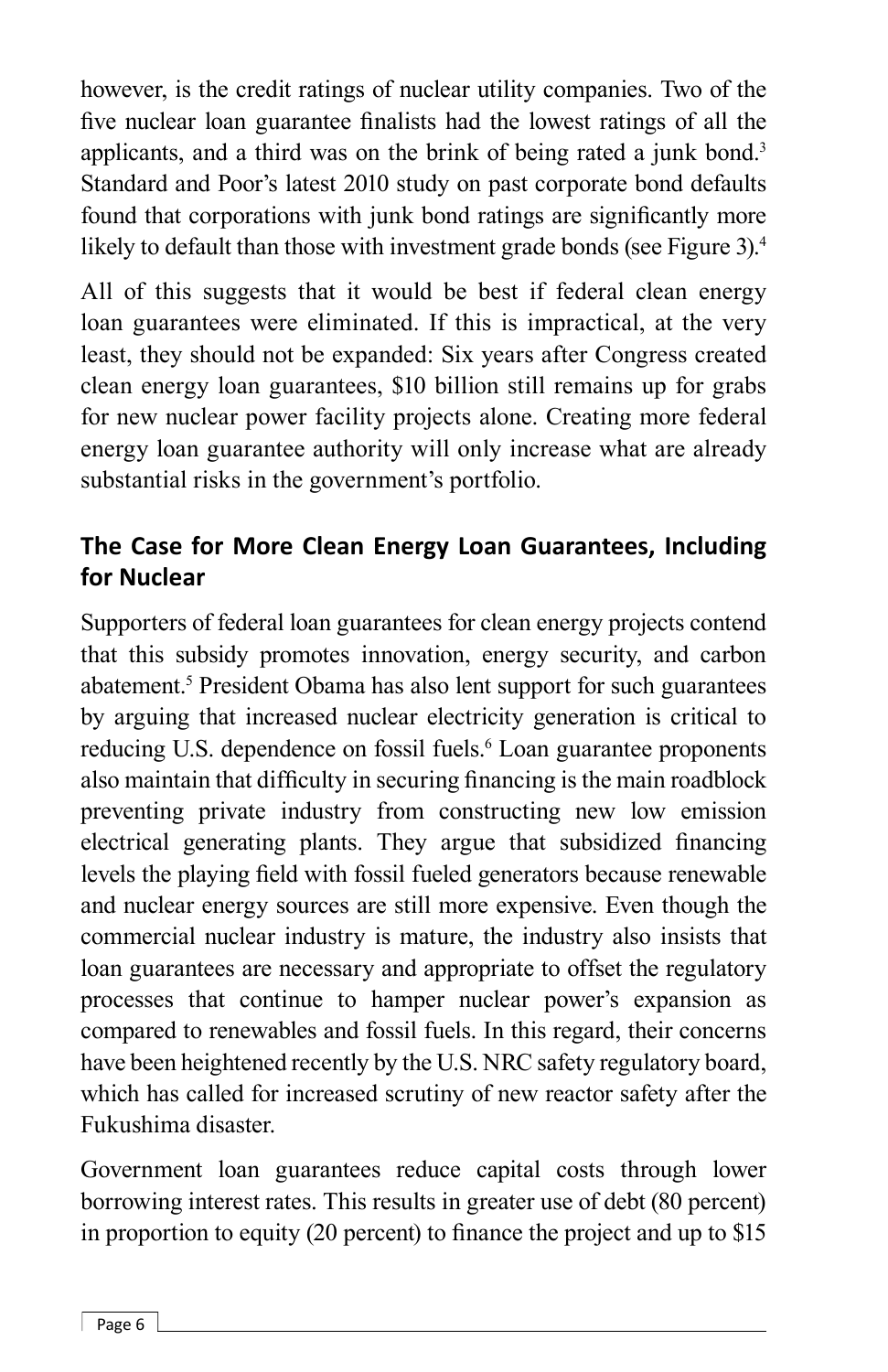billion dollars saved over the life of the loan.7 Privately funded power generating projects typically require 40-50 percent equity.8

When it comes to loan guarantees for new nuclear plant construction, nuclear power supporters make several additional arguments. Compared to other renewables, new reactors require a massive capital investment upfront to cover the immediate construction costs.<sup>9</sup> Upon completion, however, the cost of maintaining a reactor is low. This initial capital burden often makes loan guarantees a necessary component of new nuclear projects.

Finally, loan guarantees for commercial energy projects are popular with Congress and the Executive. Congress can approve billions of dollars in loan guarantees with little or no immediate impact to federal appropriations because they are almost entirely off budget. Additionally, since the costs of these guaranteed loans are unlikely to surface for many years  $-$  i.e., only when and if the project actually fails  $-$  political officials can low-ball the costs when they grant the guarantees and are generally able to skirt political blame years later when or if the project defaults.

#### **How DoE Clean Energy Loan Guarantees Work**

Under the Energy Policy Act of 2005 (EPACT 2005), the Department of Energy (DoE) provides loan guarantees to "support innovative clean energy technologies that are typically unable to obtain conventional private financing due to high technology risks."<sup>10</sup> Under Section 1703 of EPACT 2005, the federal government can guarantee 80 percent of the project's total cost, so the remaining 20 percent must be funded by private equity.11 DoE approves loan guarantees, and for large exposures such as new reactor projects, the Federal Financing Bank (FFB), an arm of the U.S. Treasury Department, disburses the loan. The loan guarantee ceiling for new reactor construction is currently set at \$18.5 billion, although legislation to increase it up to \$54 billion has been proposed both in Congress, and as a part of President Obama's FY 2011 budget. $12$ 

Although there have been 14 nuclear loan guarantee applications submitted since 2005, only one \$8.33 billion loan guarantee of the \$18.5 billion for new reactor construction has been approved.<sup>13</sup> An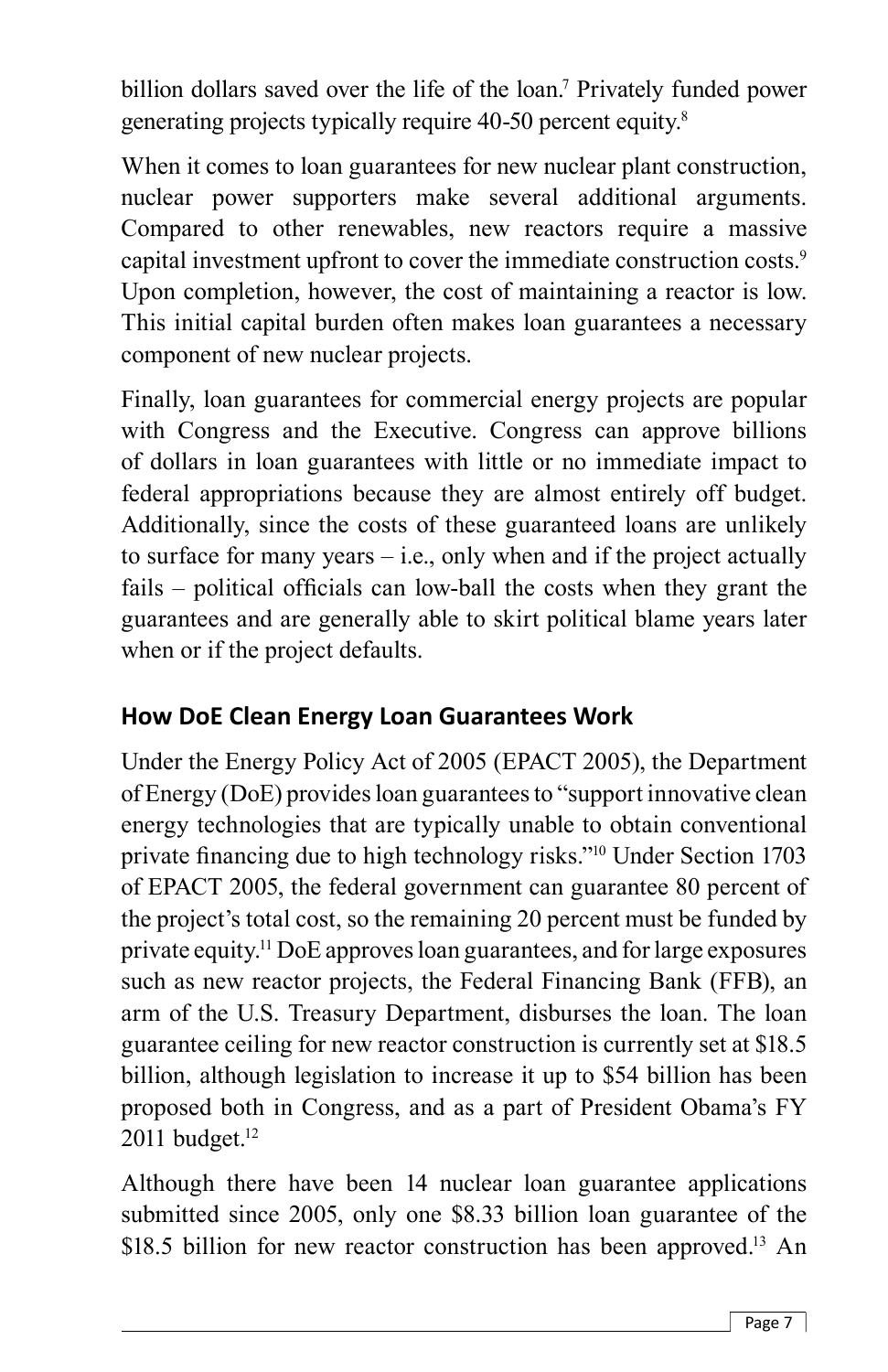additional \$4 billion has been set aside for uranium enrichment facilities, \$2 billion of which has been conditionally awarded to AREVA for an enrichment plant that it hopes to build in Idaho.

If a recipient company defaults on their loan, the FFB pays the remainder of the debt and repossesses all of the assets from the unfinished project.<sup>14</sup> The company's other assets may be seized as well, but the limited liability companies that are legally responsible for new reactors typically do not have much collateral. The Office of Management and Budget (OMB) has estimated that only 55 percent of the loan can be recouped from the sale of project assets (raw materials, etc. that were already purchased).15

An additional barrier to reckless corporate behavior is the credit subsidy fee, mandated under section 504(b) of the Federal Credit Reform Act of 1990 (FCRA). It stipulates that an applicant with a fully federally backed loan guarantee must pay a credit subsidy fee, "meant to protect taxpayers from the risk of federal credit programs."16 The cost of the fee is determined by DoE with guidance from the OMB based on the "current value of risk of default."<sup>17</sup>

When nuclear loan guarantee supporters want to downplay the public's fears that these loan guarantees are risky; they argue that the credit subsidy fees are high enough to cover the risk default.18 Arguably, the Calvert Cliffs 3 project's 11 percent credit subsidy fee is a good example of this, but Constellation Energy, the utility company in charge of it protested the 11 percent as too high. The industry complains that the fees are much too high when they want to secure specific loans, and argue that the program is impractical unless the credit subsidy fees are set at 1-1.5 percent of the loan.<sup>19</sup>

If determined realistically, the credit subsidy can hedge against the risk of default. When the credit subsidy cost is too low, however, "taxpayers are at risk because if the borrower defaults and the credit subsidy fee is not sufficient to cover the losses, the shortfall must be covered with higher future taxes, lower future government benefits, or cuts in other spending."<sup>20</sup> DoE chooses not to disclose the credit subsidy fees for nuclear loan guarantees, but Energy Secretary Chu has publicly stated his expectation for credit subsidy fees to be between the industry supported  $0.5$ -1.5 percent of the loan guarantee.<sup>21</sup>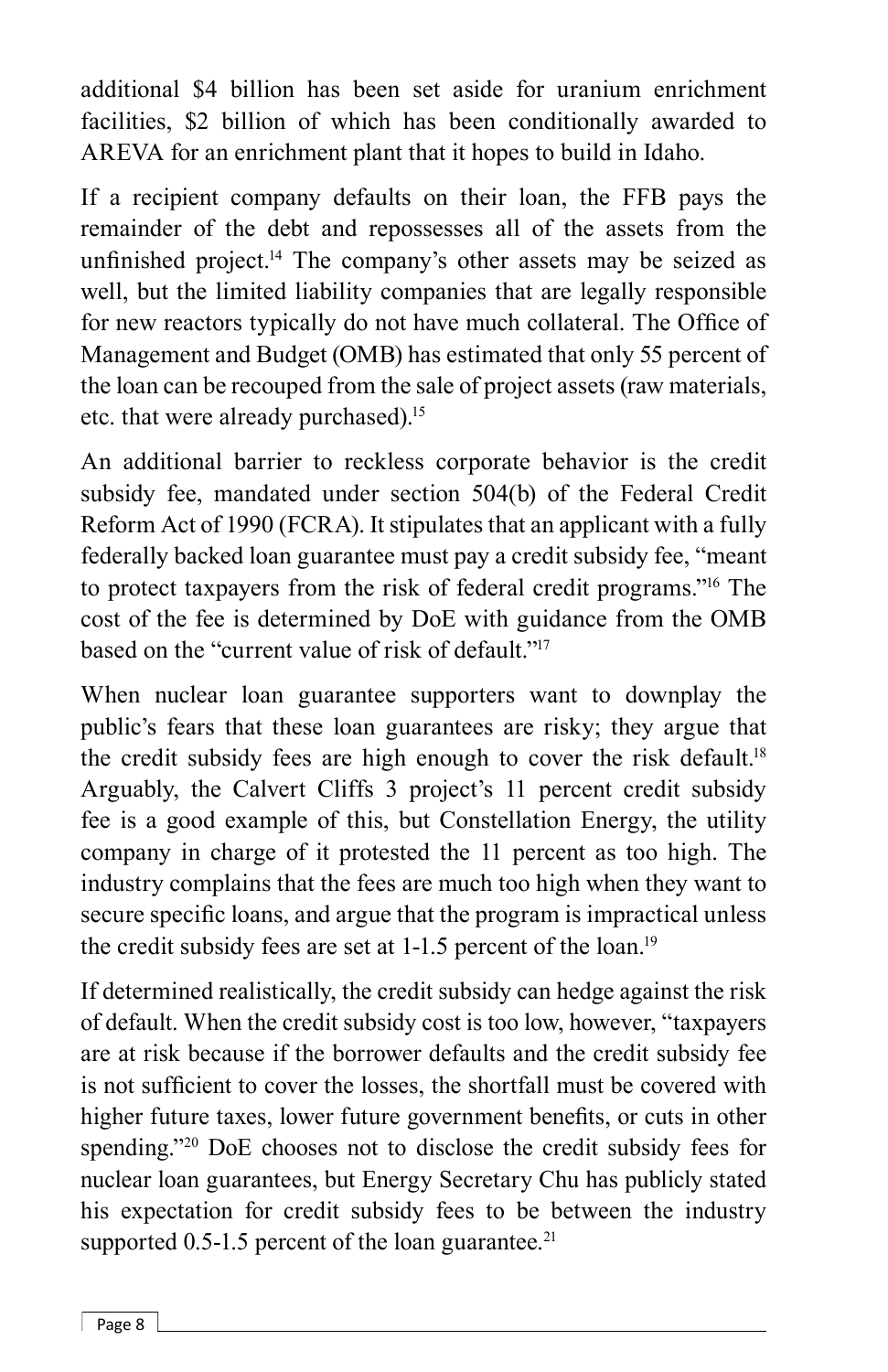To understand how high or low the credit subsidy fee should be, it is critical to identify whether the state utility is a regulated or a merchant system. In a merchant system, the utility company is required to sell their electricity at market price, which is lower than the state regulated utility rate. In a regulated state utility, private utility companies have the option of asking the state utility board for permission to set rates above market price to compensate for fluctuations in demand, as well as charge ratepayers in advance for construction. For example, on top of the \$8.33 billion loan guarantee Georgia Power Co./Southern Co. received for their two new Vogtle reactors, ratepayers in their jurisdiction will pay the additional \$6.1 billion needed through pre and post- construction rate hikes.<sup>22</sup> Investors consider utilities in regulated state systems to be a safer investment, because revenues are mandated through rate controls. Although the merchant system encourages competition, the fluctuation of market energy prices is riskier for investors. For this reason, the credit subsidy fee is higher in merchant utility states than in regulated utility states.<sup>23</sup>

#### **The Case against Federal Commercial Energy Loan Guarantees, Especially for Nuclear**

There are four reasons not to increase federal clean energy loan guarantees. First, the risk of default for new energy projects is generally higher than admitted by project advocates, and nuclear's risk of default is significantly higher than most. Second, contrary to those who argue that loan guarantees pump more capital into the market, such mandated financing reduces the amount of money available for more promising projects. Private investors flock to government backed projects, irrespective of the project's inherent merits, siphoning capital away from unsubsidized projects that are potentially more viable and could succeed if it were not for the government's distortion of market signals. This also reduces the overall rate of energy technology innovation. Third, with the most capital intensive of commercial energy projects – e.g., clean coal and nuclear – the political costs of admitting they might be failing discourages government officials from taking timely action to terminate the projects even when the signs that they are failing are clear. A modern day example is federal support for money losing corn ethanol production, where the federal government has simply mandated increased production and consumption by law and, more recently, the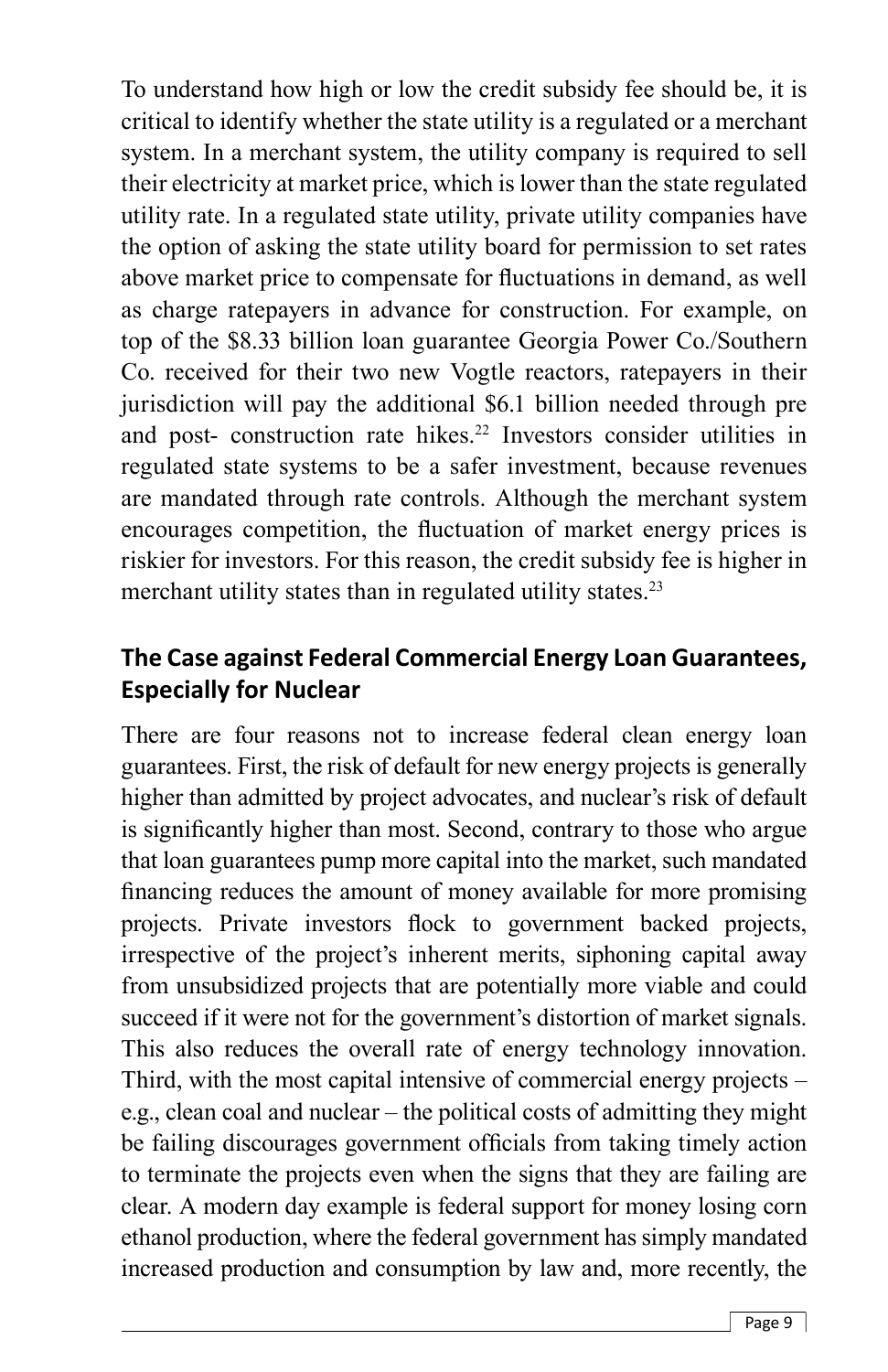Solyndra project.

Finally, there is a unique cost for increasing loan guarantees to new nuclear power projects, which relates to nuclear weapons proliferation. Before passage of the Energy Policy Act of 2005, U.S. officials insisted that oil and gas-rich Iran's investment in nuclear power had no economic justification. This argument made sense and put Iran on the diplomatic defensive. Shortly after the passage of the Act, which substantially increased federal subsidies for new nuclear power plants, though, the U.S. backed off this point. Now, it no longer is an argument the U.S. can make without appearing hypocritical.

### **Loan Defaults**

Of all the arguments against making more loan guarantees, the most powerful one turns on just how many more Solyndras — i.e. defaults — are likely. When you examine what those most informed about the nuclear industry say, specialists such as credit raters and government auditing entities, they all project a high likelihood of default. The Congressional Budget Office (CBO) has warned that federal loan guarantees for new nuclear plants are particularly risky because of the significant frontloaded capital costs associated with their construction, which translates into billions of dollars lost if a reactor defaults.24 These risks might be tolerable if the estimated rates of default for new nuclear projects were low; unfortunately, the reverse is the case. First, in 2003 the CBO determined that default rates could be as high as 50 percent.<sup>25</sup> They have since replaced this estimate with a list of variables affecting default that evades making any specific estimate of the likelihood of new reactor defaults. The 2011 CBO report does state that higher equity financing lessens the default risk, but at 20 percent equity, new reactors do not have very much collateral equity. Given the historical reactor construction default record, the 50 percent default rate is not hard to believe, During the 1970s nuclear boom, half of the 200 reactors ordered were never completed.<sup>26</sup> For the reactors that were actually completed, their actual cost was two to three times more than their projected cost.<sup>27</sup> The construction time period for building these reactors also ended up being much longer than anticipated. This pattern of frequent defaults and significant time and cost overruns is likely to continue (see Figure 1).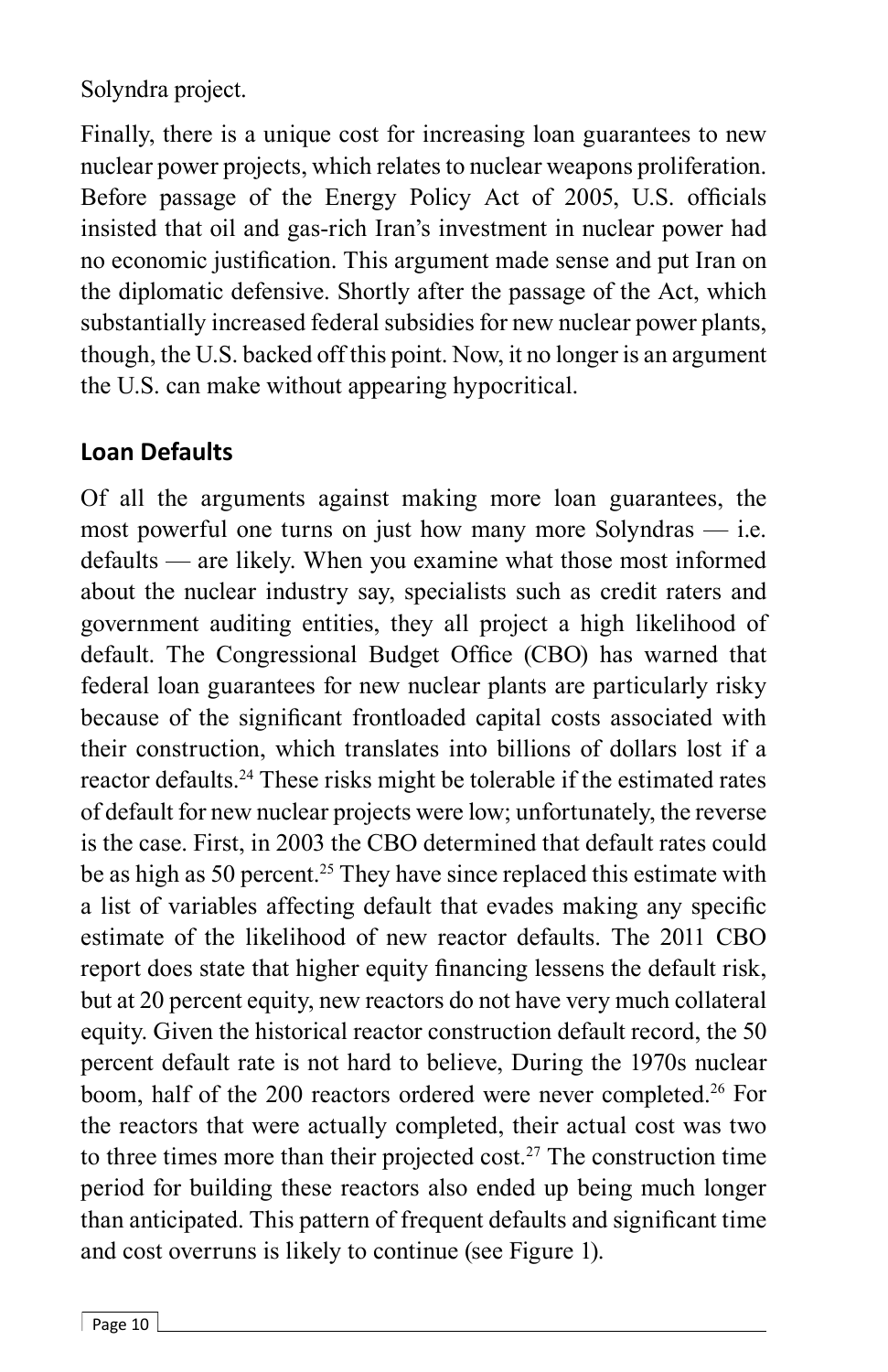Second, nuclear utilities seem worried enough about the prospect of defaulting that they've organized themselves to limit the possible financial fallout they might suffer. As the CBO noted in its August **Figure 1**



**Rising Costs of Nuclear Power Plant Construction**

2011 study, "utilities that invest in nuclear power may be able to limit the liability to their shareholders—and thereby increase the risk to the government— by structuring their nuclear facilities as legally separate entities."28 Most nuclear loan guarantee applications were submitted through a limited liability company (LLC), a legally separate subsidiary of a larger parent company. The key reason to organize themselves this way is to reduce risks. As one legal counsel notes, the parent company of an LLC bears, "little risk...of being found liable for the negligence or wrong-doing of the subsidiary," and, "Courts are not likely to permit a litigant to "pierce the corporate veil" of a corporation and reach the assets of its parent shareholder."29

While limiting liabilities this way is commonplace among private corporations, providing federal loan guarantees to such operations is risky to the U.S. taxpayer. This may protect the major stockholders of nuclear utility stock, but it's dicey for the U.S. Treasury to back such operations. After all, the taxpayer must pay for debts incurred from default, but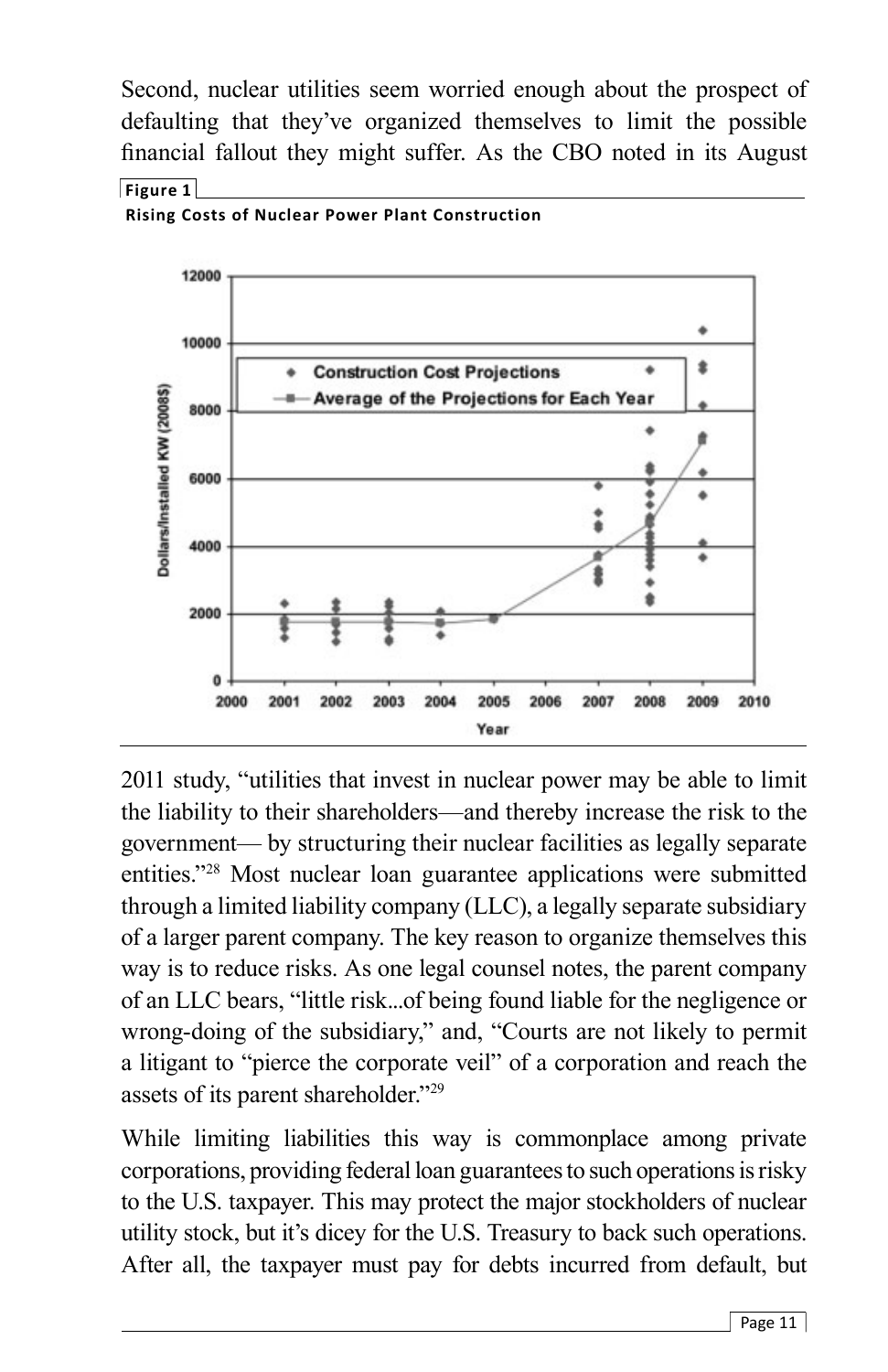can't access the assets of the parent company. Under current law, when a project defaults private investors who funded 20 percent of the loan get paid back with the sale of assets before the U.S. taxpayer, who holds 80 percent of the project investment.30 The CBO has estimated that as much as 50 percent of the loan might be recouped by seizing assets, so after 20 percent of the project's total cost is paid to private investors, what's left on average would be no more than 30 percent of the DoE loan for the federal government. Based on these projections, the Treasury would have to pay an average of 70 percent of each defaulted multi-billion federal dollar loan guarantee.

Yet another way nuclear investors have revealed their fear of possible defaults is their unwillingness to pay the full costs of default insurance. Consider the Calvert Cliffs 3 debacle from late 2010. The Calvert Cliffs 3 application, submitted by Unistar Nuclear (an LLC under joint ownership by Areva and Constellation Energy), was selected as one of the four loan guarantee recipients. The project's prospects for default in the merchant utility state of Maryland were higher than if it was proposed in a regulated utility market where utility companies can charge ratepayers for the construction costs before and after the plant is built. As such, the Department of Energy was forced to impose a significant credit subsidy fee for the loan.

In Calvert Cliffs 3's case, the DoE set the fee at 11.6% of the \$7.6 billion dollar loan guarantee.<sup>31</sup>

Even as nuclear critics complained that the fee was too low, Unistar objected that it was too high. In 2010 alone, Constellation increased campaign contributions to \$4 million for various Congressmen and executive agencies in effort to lower their credit subsidy fee. Ultimately, rational minds prevailed, DoE balked at any reduction, and Constellation Energy pulled out of the project, citing an "unreasonably burdensome" credit subsidy fee.<sup>32</sup> What this history suggests is that when the credit subsidy fee is set at a reasonable level, applicants see no advantage to seeking the guaranteed loan, and are not as interested in building nuclear plants.

This is referred to as adverse selection, and happens when "the likelihood that borrowers who have reason to think their project is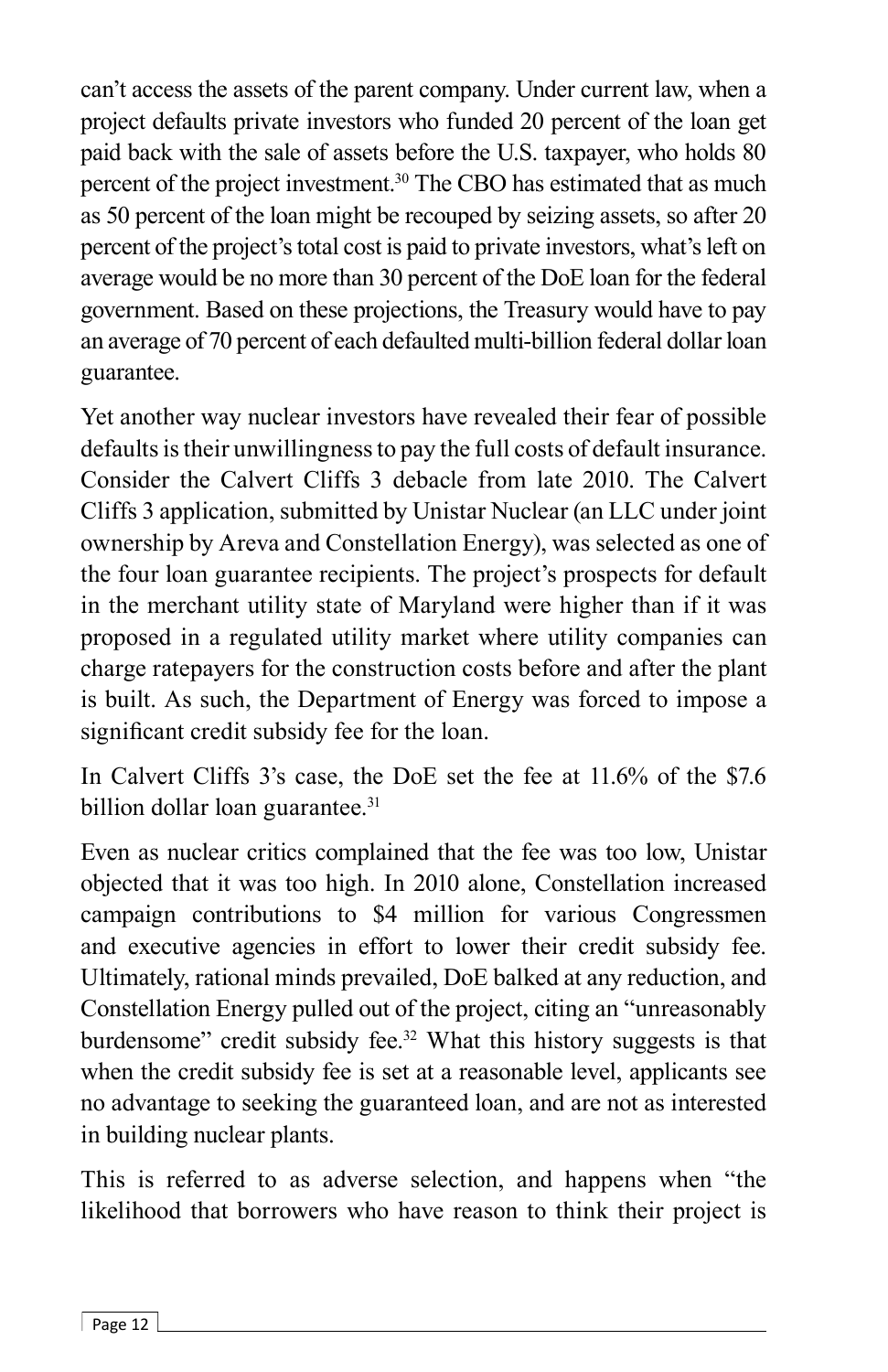riskier than the guarantor believes it to be will accept the guarantee fee offered, whereas borrowers who believe their project is relatively safe will be more likely to decline the offer of a guarantee they view as overpriced."33 Although companies with sounder projects may still opt for federal loan guarantees, companies with risky projects are most likely to pursue a federal loan guarantee because their only other option is to cancel the project.34

The result is a heavy concentration of risky projects in the federal government's portfolio.

This assessment is hardly speculative. Bond rating companies, like Moody's, Standard & Poor's, and Fitch Ratings, who examine the creditworthiness, or financial health, of electric utility companies on a regular basis, routinely confirm the risk in backing many of these companies with their corporate bond ratings.<sup>35</sup> Based on S&P's rating system, AAA is the highest rating, and D is the lowest rating. Each letter indicates a different degree of the obligor's ability to meet their financial commitments. The lower the rating, meaning the further down the alphabet and the fewer total letters, the less likely a company is expected to repay their debts. Bonds rated below BBBare considered non-investment grade, or "junk" bonds.<sup>36</sup> Corporate bond ratings indicate a company's creditworthiness and also impact borrowing interest rates because the lower the bond rating, the higher premium a company is charged for borrowing money.<sup>37</sup>

The bond ratings of the final five parent companies that recently received federal energy loan guarantees were CCC, BB-, BBB-, BBB+, and A.38 Non-recipient applicants who completed both parts of the loan guarantee process had credit ratings ranging from A- to BBB-. Alarmingly, two of the five companies approved for loan guarantees were rated junk status, and a third was on the cusp.39 The two companies with the lowest credit ratings of the entire group were selected to the last round. Some of the companies with the best ratings didn't even apply for a loan guarantee. Whatever the method of distributing loan guarantees, it is obvious that the recipients selected include the applicants most likely to default. This illustrates adverse selection because the least creditworthy companies have the most to gain from a federal loan guarantee.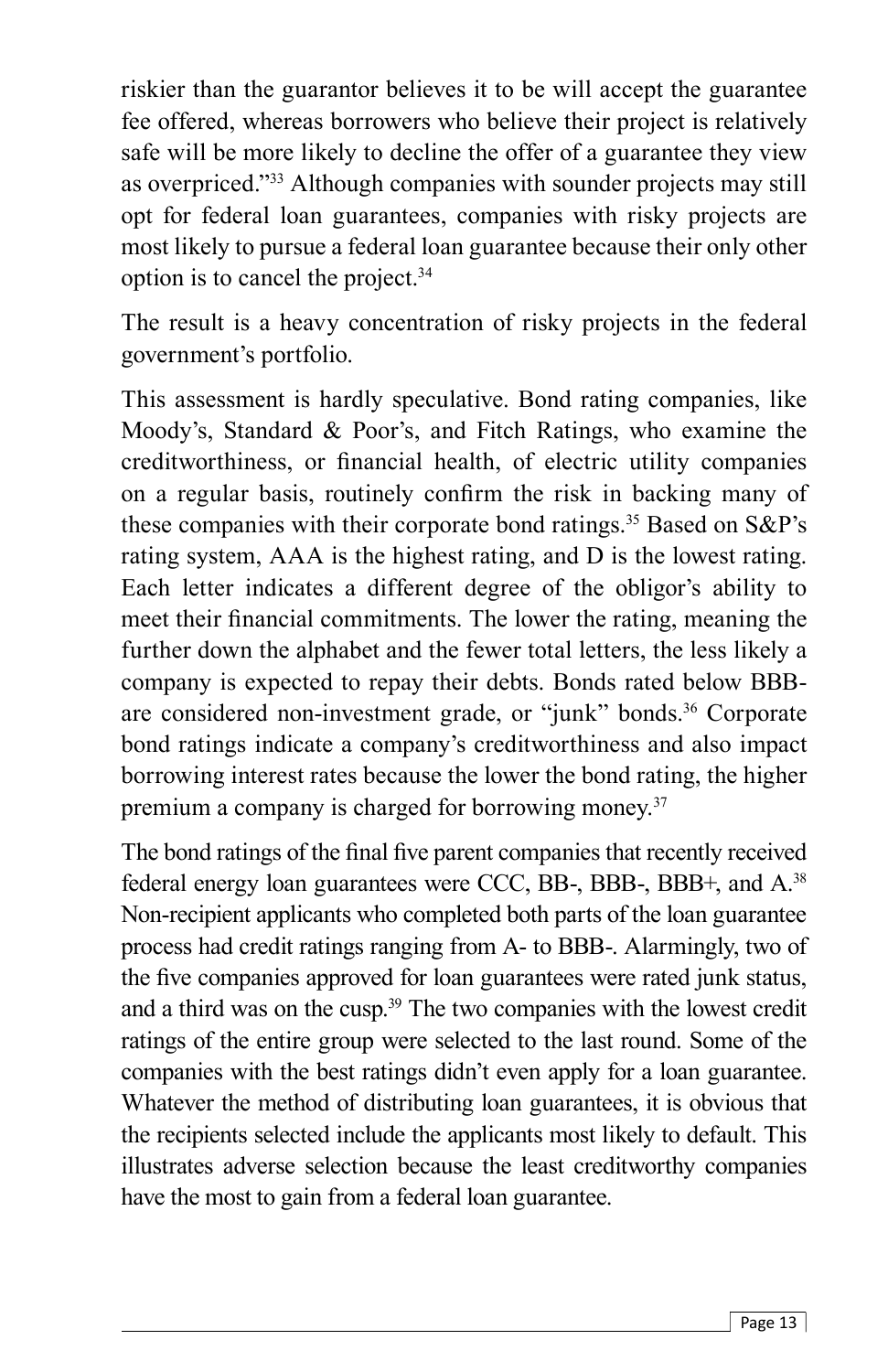#### **Figure 2**

**The chart below includes information on parent utility companies, their S&P corporate bond ratings, and their progress in the loan guarantee application process, where applicable.**

| <b>Parent Company</b>                                                                  | <b>S&amp;P Rating</b> | <b>ST</b> | <b>App Progress</b>                            |
|----------------------------------------------------------------------------------------|-----------------------|-----------|------------------------------------------------|
| G.R. Chapman Limited Partnership                                                       | N/A                   | <b>TX</b> | Didn't Apply                                   |
| DTE Energy Co.                                                                         | BBB+                  | IL        | Didn't Apply                                   |
| Progress Energy Inc.                                                                   | BBB+                  | FL.       | Didn't Apply                                   |
| NextEra Energy, Inc.                                                                   | А-                    | FL.       | Didn't Apply                                   |
| <b>Entergy Corp</b>                                                                    | <b>BBB</b>            | LA        | Part I only                                    |
| <b>Entergy Corp</b>                                                                    | <b>BBB</b>            | <b>MS</b> | Part I only                                    |
| Progress Energy Inc.                                                                   | BBB+                  | FL.       | Part I only                                    |
| Areva/Constellation Energy                                                             | BBB+/BBB-             | <b>NY</b> | Part I only                                    |
| PPL Corp                                                                               | <b>BBB</b>            | PA        | Part I and II                                  |
| Ameren Corp                                                                            | BBB-                  | <b>MO</b> | Part I and II                                  |
| Dominion Corp                                                                          | $A -$                 | VA        | Part I and II                                  |
| Duke Energy Corp                                                                       | А-                    | <b>SC</b> | Part I and II                                  |
| <b>Exelon Corp</b>                                                                     | <b>BBB</b>            | <b>TX</b> | Part I and II                                  |
| <b>Energy Future Holdings Corp</b>                                                     | CCC                   | <b>TX</b> | Alternate to Final 4                           |
| Southern Co                                                                            | A                     | GA        | Conditional<br><b>Handed Out</b>               |
| <b>SCANA Corp</b>                                                                      | BBB+                  | <b>SC</b> | Made to Final<br><b>Stage</b>                  |
| NRG Energy Inc                                                                         | BB-                   | TX        | Made to Final<br><b>Stage</b>                  |
| Edf/Constellation Energy (12/08<br>downgrade-still received approval of<br>LG in 2009) | $A$ -/BBB-            | MD        | Made to Final<br>Stage and Passed<br>the Offer |

# **The Logic of Overriding Market Signals and Creating New Capital: A Myth**

Corporate bond ratings are important for determining the cost of capital, which drives where money is invested. Government intervention through subsidies distorts these market signals, which is one reason why market respondents, such as venture capitalists, make more economical decisions than the federal government. When the government subsidizes one portion of the market, what they subsidize becomes the safest investment, regardless of the actual merits of the project. A venture capitalist's sole purpose is to earn a return, so when there are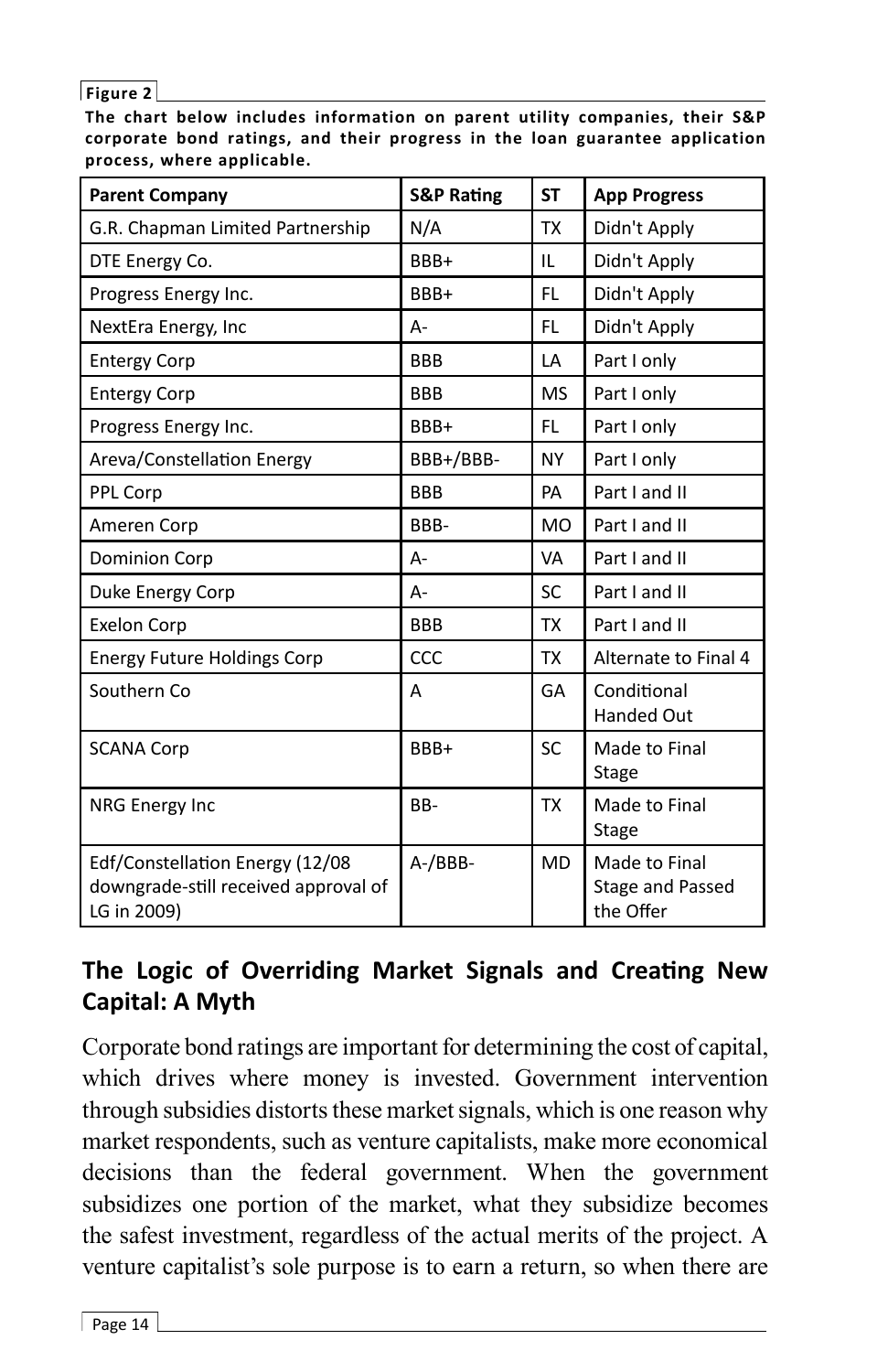**Figure 3**

**The chart below represents S&P's findings on corporate bond ratings and default. Investment grade ratings are AAA through BBB-. Speculative ratings range from BB+ to CCC40**



**S&P Corporate Bond Defaults** 

fewer distortions, they more likely to invest in what is most likely to succeed. The government's purposes span a range of interests, often conflicting with bottom line profits.<sup>41</sup> It is sometimes argued, though, that the federal government must intervene in the market because some projects are so capital intensive, they would not be built without federal support. However, the high initial capital requirement is no excuse for government intervention because recent history suggests otherwise. The Alaska pipeline project was privately financed at \$7 billion (\$35) billion in 2007 dollars). $42$ 

It also is argued that since the Federal Reserve can print and distribute money, so too, can the federal government easily create and allocate net new capital. If true, this would provide financing for risky projects without impeding the resources available to finance sound projects.

Unfortunately, loan guarantees do not increase the overall capital available in the market; they do the reverse. There is only a finite amount of capital in the market, so loan guarantees hog capital that might have been available for privately viable projects. By the law of supply and demand, limiting the supply of capital increases the cost of borrowing for others in the market.

Investors will always put their money behind government supported projects before private ones. As the Government Accountability Office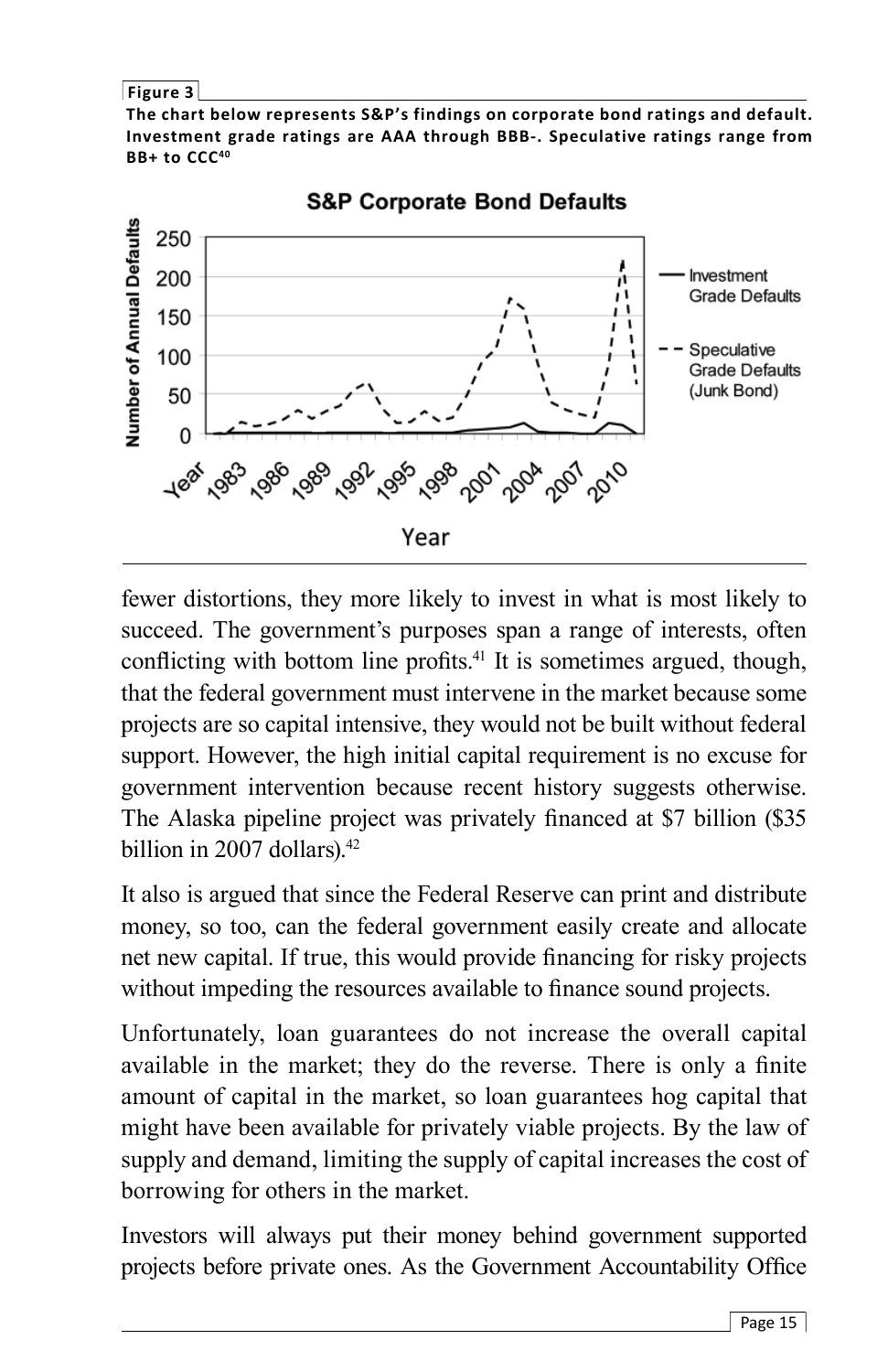has noted, "guarantees would make projects it (the federal government) assists financially more attractive to private capital than conservation projects not backed by federal guarantees. Thus both its loans and its guarantees will siphon private capital away..."43 Investors prefer government supported projects because they will get their money back even if the project defaults. If not for government interference in market signals of risk, these venture capitalists may have chosen to invest in more viable, innovative technological startups.

Why, then, do federal loan guarantee programs enjoy so much support? Besides the factors already detailed, lobbying is also a major consideration. Although corporations claim they don't dictate political agendas, they try by spending billions of dollars to secure favorable federal support. To use Constellation Energy's Calvert Cliffs 3 loan guarantee again as an example, Constellation Energy contributed \$3.97 million in 2010 when the conditions of their loan guarantee were being finalized. \$3.97 million is a \$1.47 million increase from 2009, and \$2.3 million more than 2011 contributions. H.R. 2454, described in Constellation Energy's lobbyists' reports as, "Issues related to nuclear loan guarantees, foreign investment and global climate change," was the second most cited legislation in 2010 lobbying reports.<sup>44</sup>

#### **A Word on Carbon**

Some environmentalists and industry officials argue that the economic case against nuclear energy loan guarantees ignore the value of nuclear's zero emissions because no price (tax) has yet been set for reducing carbon. This, however, ignores the analysis and conclusions industry itself have

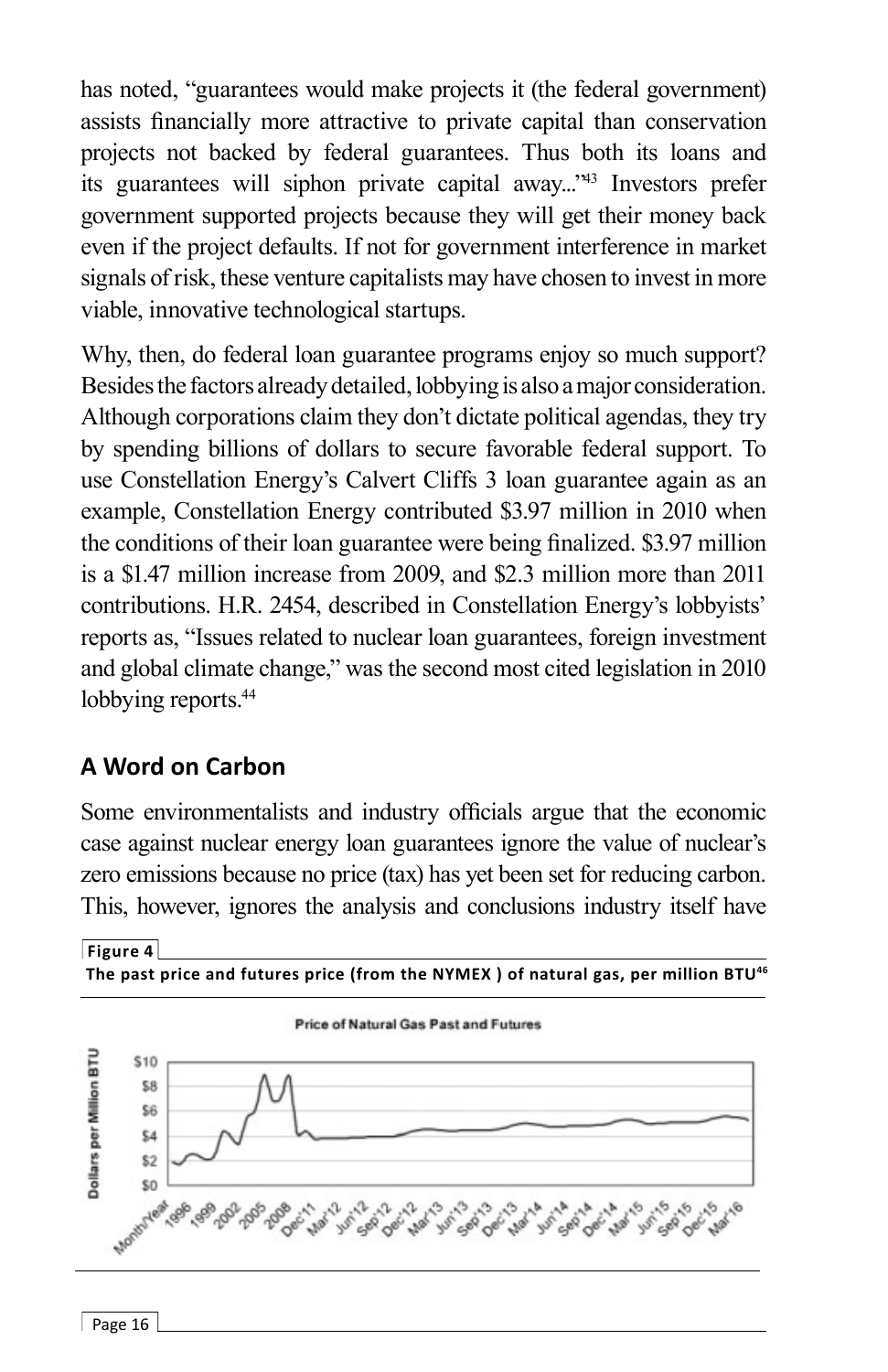

made, John Rowe, the president of Exelon, the largest merchant nuclear utility in the U.S., recently noted that his firm's ability to close and swap dirty coal plants with cleaning burning natural gas-fired plants made building new nuclear reactors uneconomical for the next decade or two.<sup>45</sup> This is especially true in light of the declining electricity consumption and the price of natural gas (see Figures 4 and 5). Of the most economical methods of carbon abatement, McKinsey and others have determined that new natural gas plants, energy efficiencies, and even nuclear upgrades are the best. New nuclear reactors are one of the most expensive methods of carbon abatement, and take much longer to build than natural gas plants (5 years for nuclear, 18 months for natural gas).

# **Conclusion**

#### *Loan Guarantees: Less Please*

Mr. Rowe has also argued against expanding the federal energy loan guarantee program. He says expanding the program is unnecessary, and he has a good point. \$18.5 billion in loan guarantees has already been set aside for new nuclear construction, and yet only one loan guarantee has been disbursed in the six years since the passage of EPACT 2005. With \$10 billion remaining, the expansion of loan guarantee funds will add unnecessary risk to the federal government's portfolio. As already noted, the companies now slated to receive loan guarantees are also some of the likeliest to default. Keeping the current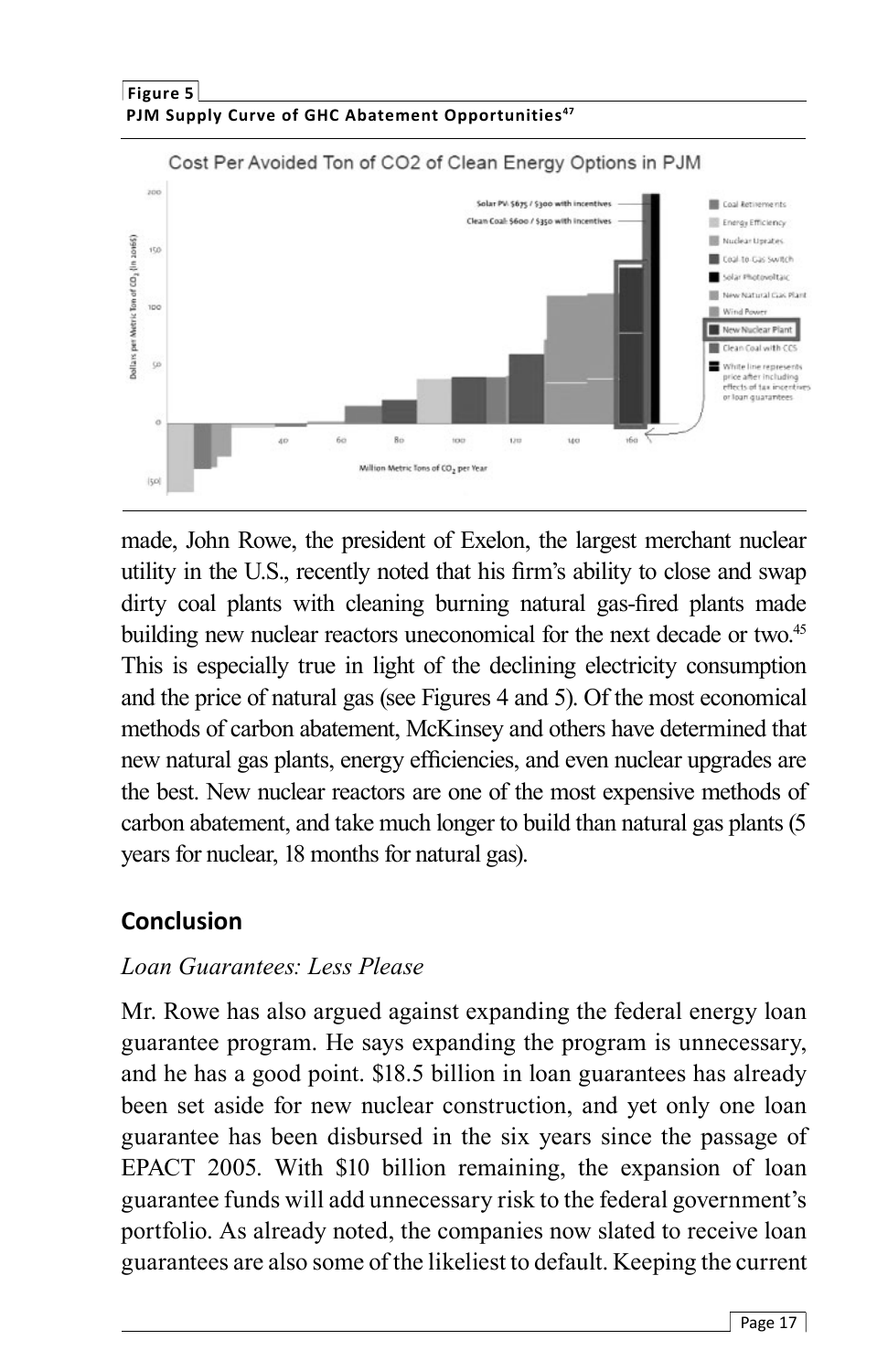loan guarantee ceiling, then, risks little. Certainly, the longer the further expansion of federal energy loan guarantees is put on hold by Congress, the stronger the facts against loan guarantees will resonate.

## **Endnotes**

1. Loan guarantees are only one of more than twenty-three different government subsidies to the commercial nuclear industry.

2. See for example, Edward Markey, "Nuclear Loan Guarantees Should be Subject to Scrutiny," Congressman Ed Markey, September 23, 2011, markey.house.gov/press-release/sept-23-2011 markey-nuclear-loan-guarantees-should-be-subject-scrutiny.

3. John C. Slocum and John J. Reed, "Maximizing U.S. federal loan guarantees for new nuclear energy," Bulletin of Atomic Scientists, July 29, 2009, www.thebulletin.org/webedition/features/maximizing-us-federal-loan-guarantees-new-nuclear-energy.

4. Diana Vazza, Nicholas Kraemer, Rafat Khan, and Nivritti Richhariya, "2010 Annual Global Corporate Default Study And Rating Transitions," Standard and Poor's, March 30, 2011, www. standardandpoors.com/ratings/articles/en/us/?assetID=1245302234237.

5. "New Nuclear Plants: An Engine for Job Creation, Economic Growth," Nuclear Energy Institute, smr.inl.gov/Document.ashx?path=DOCS/Reading%20Room/economics/10\_WHITEPAPER-NewNuclearPlants-AnEngineforJobCreationEconomicGrowth%5B1%5D.pdf.

6. Joe Stephens and Carol Leonnig, "During Solyndra probe, Energy Dept. has to move billions in loans," Washington Post, September 16, 2011, www.washingtonpost.com/politics/duringsolyndra-probe-energy-dept-has-to-move-billions-in- loans/2011/09/16/gIQARIxXYK\_ story.html; Kristi Swartz, "Vogtle nuclear project heads to final approval phase," Atlanta Journal-Constitution, September 26, 2011, www.ajc.com/business/vogtle-nuclear-projectheads-1189080.html.

7. Doug Koplow, "Nuclear Power: Still Not Viable without Subsidies," Union of Concerned Scientists, February 2011, p. 6, www.ucsusa.org/assets/documents/nuclear power/nuclear subsidies\_report.pdf.

8. Stan Kaplan, "Power Plants: Characteristics and Costs," Congressional Research Service, November 13, 2008, p. 22, www.fas.org/sgp/crs/misc/RL34746.pdf.

9. Other renewable sources have the cost spread out over the life of the project, making the cost of failure much lower. Cap investment in renewables is also front-loaded.

10. U.S. Department of Energy, DOE Title 1703 Loan Programs, lpo.energy.gov/?page\_id=39. Private investors are unwilling to fund risky endeavors because of the likelihood of failure will result in a large financial loss. The benefit of dumping this risk onto taxpayer funded Federal Financing Bank is not clear.

11. Utility companies with sizeable foreign state investors will turn to foreign export credits to finance much of the remaining 20% of the loan. In effect, the new reactors are financed solely on debt, limiting the company's liabilities by reducing the assets DOE is able to seize. See B.J. Csik, "The Challenge of Financing Nuclear Power Plants," International Atomic Energy Agency, IAEA-SM-353/9, p. 80, www.iaea.org/inis/collection/NCLCollectionStore/\_Public/31/007/31007028. pdf. Some nuclear utilities are joint holding companies between domestic and foreign entities, so the remaining 20% of the projects can be financed by foreign debt. Even though the US gov. guarantees 80% of the project, the federal gov. guarantees 100% of the loan (companies take multiple paths of financing, including loans not exceeding 80 percent of the total project that is covered by the US gov. and foreign export credits/selling corporate bonds/equity/private capital investment for the remaining 20 percent).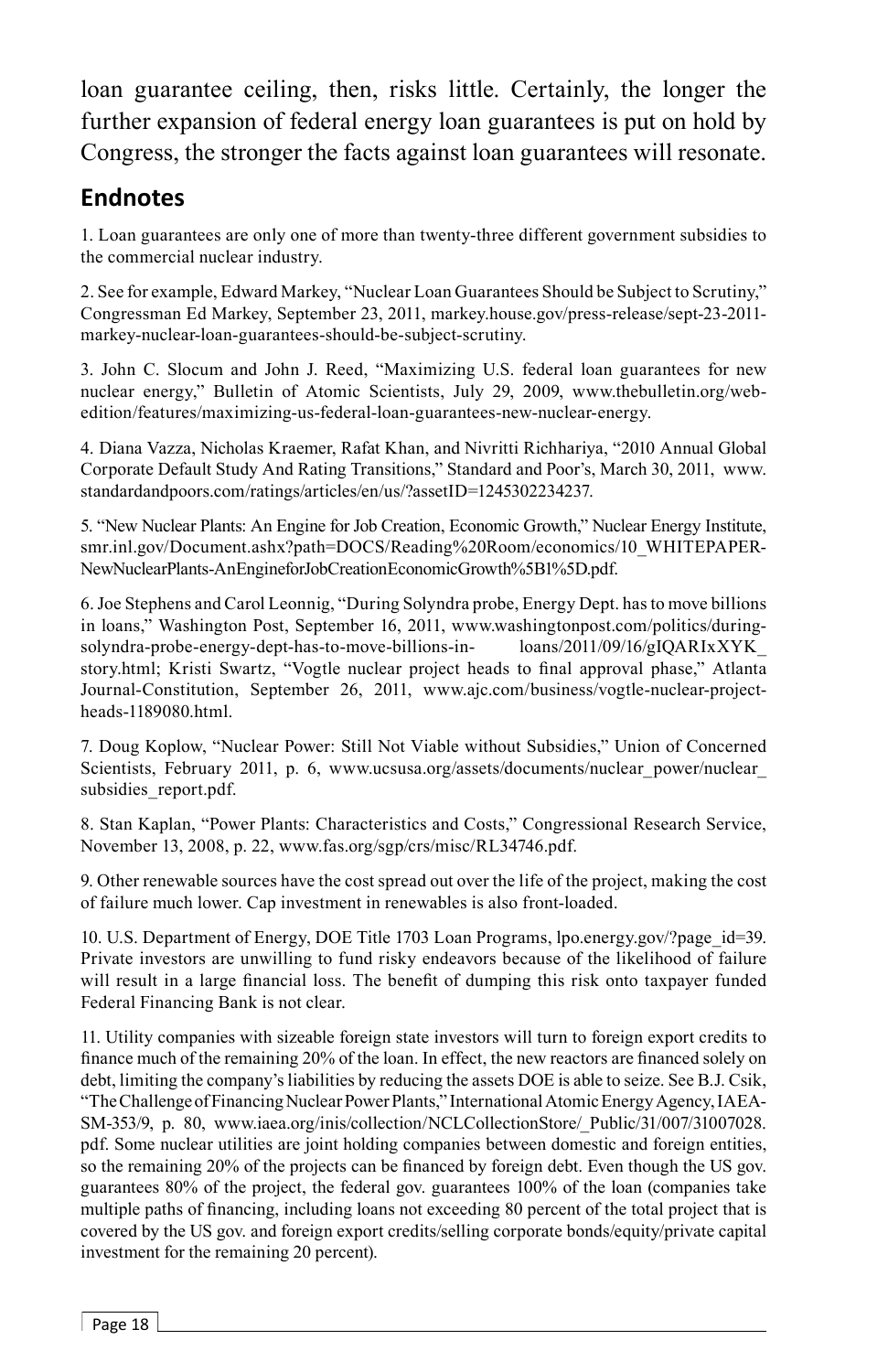12. James Lardner, "U.S. to nuclear power industry: please take our subsidies," Remapping Debate, May 4, 2011, www.remappingdebate.org/article/us-nuclear-power-industry-pleasetake-our-subsidies. There are also \$4 billion in loan guarantees set aside for the construction of enrichment facilities.

13. The loan guarantee was approved for two additional reactors at Georgia's Vogtle plant. Commercial nuclear energy is a mature industry; although the industry claims regulatory uncertainty, their commercial representatives boast of the simpler design and enhanced safety features of third generation reactors. Since regulatory hurdles are frequently safety related, the enhanced safety features should withstand scrutiny from the Nuclear Regulatory Commission. The commercial nuclear industry's \$18 billion in nuclear loan guarantees should be adequate to process through new regulatory uncertainties.

14. The government then has the option of selling off the assets if the project is not operable, or taking over operation if the project has been completed. Since the loans for large commercial projects are often large, a company can still default on its loan if their completed project is more expensive to operate than their combined revenue.

15. "Taxpayer Risks with the Loan Guarantee Program," Taxpayers for Common Sense, www. psr.org/nuclear-bailout/resources/tcs-taxpayer-risks-with-the.pdf.

16. "Unlimited Taxpayer Liability in Clean Energy Deployment Administration (CEDA)," Union of Concerned Scientists, www.ucsusa.org/nuclear\_power/solutions/unlimitedtaxpayer-liability-CEDA.html.

17. Ibid.

18. Jim Hopf, "Solyndra, and its possible impacts on nuclear," ANS Nuclear Cafe, November 29, 2011, ansnuclearcafe.org/2011/11/29/solyndra-impacts/.

19. The public will have a hard time determining exactly how adequate of a hedge the credit subsidy fees are, because they are kept private unless a company chooses to disclose the amount.

20. U.S. Congressional Budget Office, Federal Loan Guarantees for the Construction of Nuclear Power Plants, August 2011, p. 13, cbo.gov/publication/41510.

21. See "Unlimited Taxpayer Liability," Union of Concerned Scientists. The credit subsidy cost is a crucial aspect of the loan guarantee because it is taken into serious consideration by companies competing for loan guarantees. Of the two nuclear loan guarantee applications approved, one company rejected the loan guarantee because of the credit subsidy fee, and the other credit subsidy fee remains undisclosed. Note that the subsidy fee that was rejected was along the lines of what Congress assumed for renewable projects (likely lower risk than nuclear) in the ARRA funding.

22. Julie Johnsson, "Southern Gambles on First U.S. Nuclear Reactors in 30 Years," Bloomberg News, September 27, 2011, www.bloomberg.com/news/2011-09-27/southern-gambles-onfirst-u-s-nuclear-reactors-in-a-generation.html. Southern Co.'s customers are paying the equivalent of 75% of the DOE loan guarantee.

23. Constellation Energy's Calvert Cliffs 3 project is an example of a credit subsidy fee which was set higher than they anticipated at 11.6%, resulting in their defection from the loan guarantee program. They cited the costliness of the credit subsidy fee as the reason for their decision.

24. U.S. Congressional Budget Office, Federal Loan Guarantees, p. 7.

25. U.S. Congressional Budget Office, S.14 Energy Policy Act of 2003 CBO Cost Estimate, 2003, www.cbo.gov/sites/default/files/cbofiles/ftpdocs/42xx/doc4206/s14.pdf.

26. Mark Cooper, "The Economics of Nuclear Power: Renaissance or Relapse?" Nonuclear.se, June 2009, p. 34, nonuclear.se/files/cooper200906economics of nuclear reactors.pdf.